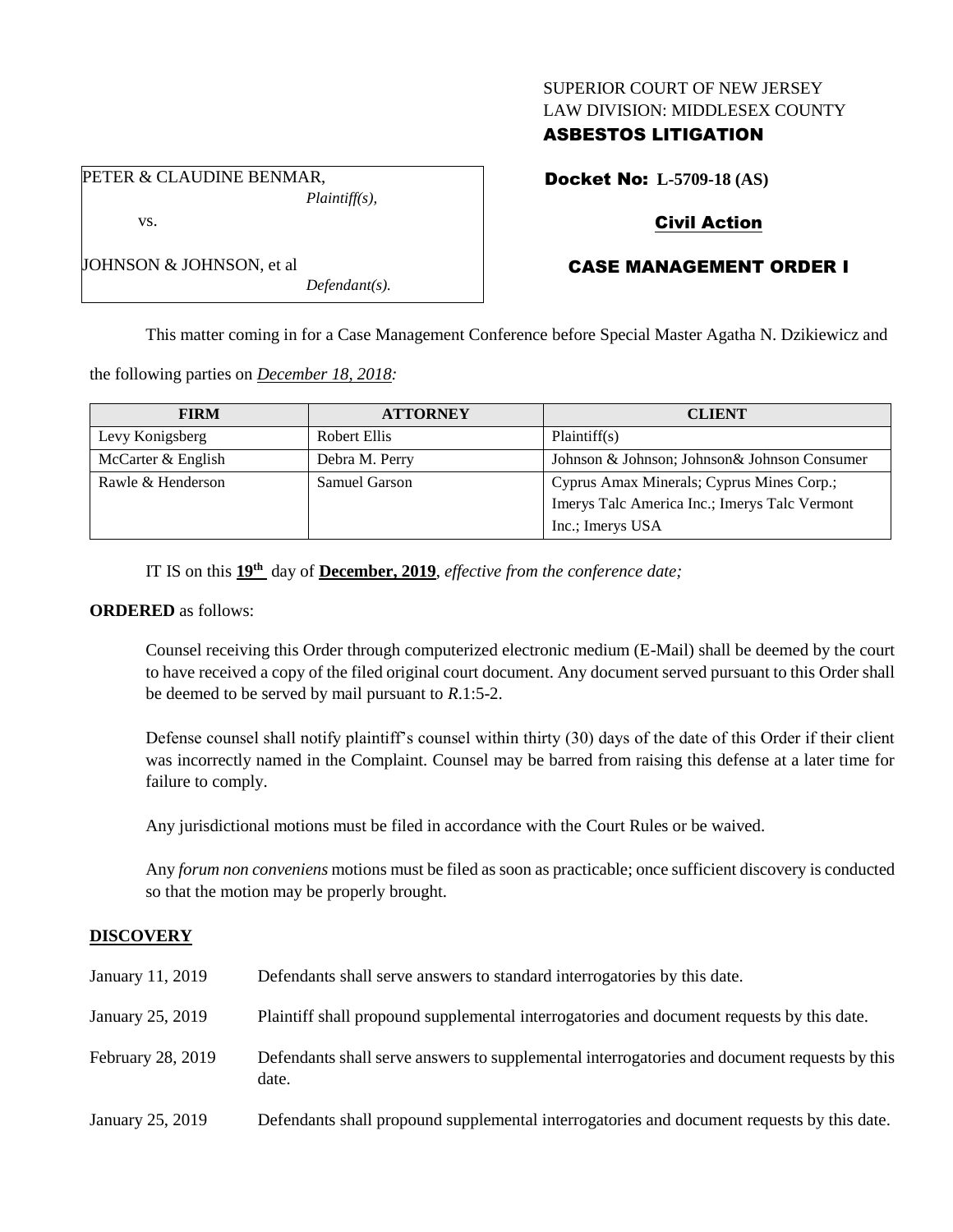| February 28, 2019 | Plaintiff shall serve answers to supplemental interrogatories and document requests by this<br>date.                                                                                                        |
|-------------------|-------------------------------------------------------------------------------------------------------------------------------------------------------------------------------------------------------------|
| March 29, 2019    | Fact discovery, including depositions, shall be completed by this date. Plaintiff's counsel shall<br>contact the Special Master within one week of this deadline if all fact discovery is not<br>completed. |
| March 29, 2019    | Depositions of corporate representatives shall be completed by this date.                                                                                                                                   |

#### **EARLY SETTLEMENT**

June 14, 2019 Settlement demands shall be served on all counsel and the Special Master by this date.

#### **MEDICAL EXPERT REPORT**

| April 30, 2019 | Plaintiff shall serve medical expert reports by this date.                                                                                                                                                                                               |
|----------------|----------------------------------------------------------------------------------------------------------------------------------------------------------------------------------------------------------------------------------------------------------|
| April 30, 2019 | Upon request by defense counsel, plaintiff is to arrange for the transfer of pathology specimens<br>and x-rays, if any, by this date.                                                                                                                    |
| July 12, 2019  | Defendants shall identify its medical experts and serve medical reports, if any, by this date. In<br>addition, defendants shall notify plaintiff's counsel (as well as all counsel of record) of a<br>joinder in an expert medical defense by this date. |

#### **LIABILITY EXPERT REPORTS**

| April 30, 2019 | Plaintiff shall identify its liability experts and serve liability expert reports by this date or<br>waive any opportunity to rely on liability expert testimony.           |
|----------------|-----------------------------------------------------------------------------------------------------------------------------------------------------------------------------|
| July 12, 2019  | Defendants shall identify its liability experts and serve liability expert reports, if any, by this<br>date or waive any opportunity to rely on liability expert testimony. |

#### **SUMMARY JUDGMENT MOTION PRACTICE**

| April 26, 2019 | Plaintiff's counsel shall advise, in writing, of intent not to oppose motions by this date. |
|----------------|---------------------------------------------------------------------------------------------|
| May 10, 2019   | Summary judgment motions shall be filed no later than this date.                            |
| June 7, 2019   | Last return date for summary judgment motions.                                              |

#### **ECONOMIST EXPERT REPORTS**

April 30, 2019 Plaintiff shall identify its expert economists and serve expert economist report(s), if any, by this date or waive any opportunity to rely on economic expert testimony. July 12, 2019 Defendants shall identify its expert economists and serve expert economist report(s), if any,

# by this date or waive any opportunity to rely on economic expert testimony.

## **EXPERT DEPOSITIONS**

August 2, 2019 Expert depositions shall be completed by this date. To the extent that plaintiff and defendant generic experts have been deposed before, the parties seeking that deposition in this case must

 $\_$  ,  $\_$  ,  $\_$  ,  $\_$  ,  $\_$  ,  $\_$  ,  $\_$  ,  $\_$  ,  $\_$  ,  $\_$  ,  $\_$  ,  $\_$  ,  $\_$  ,  $\_$  ,  $\_$  ,  $\_$  ,  $\_$  ,  $\_$  ,  $\_$  ,  $\_$  ,  $\_$  ,  $\_$  ,  $\_$  ,  $\_$  ,  $\_$  ,  $\_$  ,  $\_$  ,  $\_$  ,  $\_$  ,  $\_$  ,  $\_$  ,  $\_$  ,  $\_$  ,  $\_$  ,  $\_$  ,  $\_$  ,  $\_$  ,